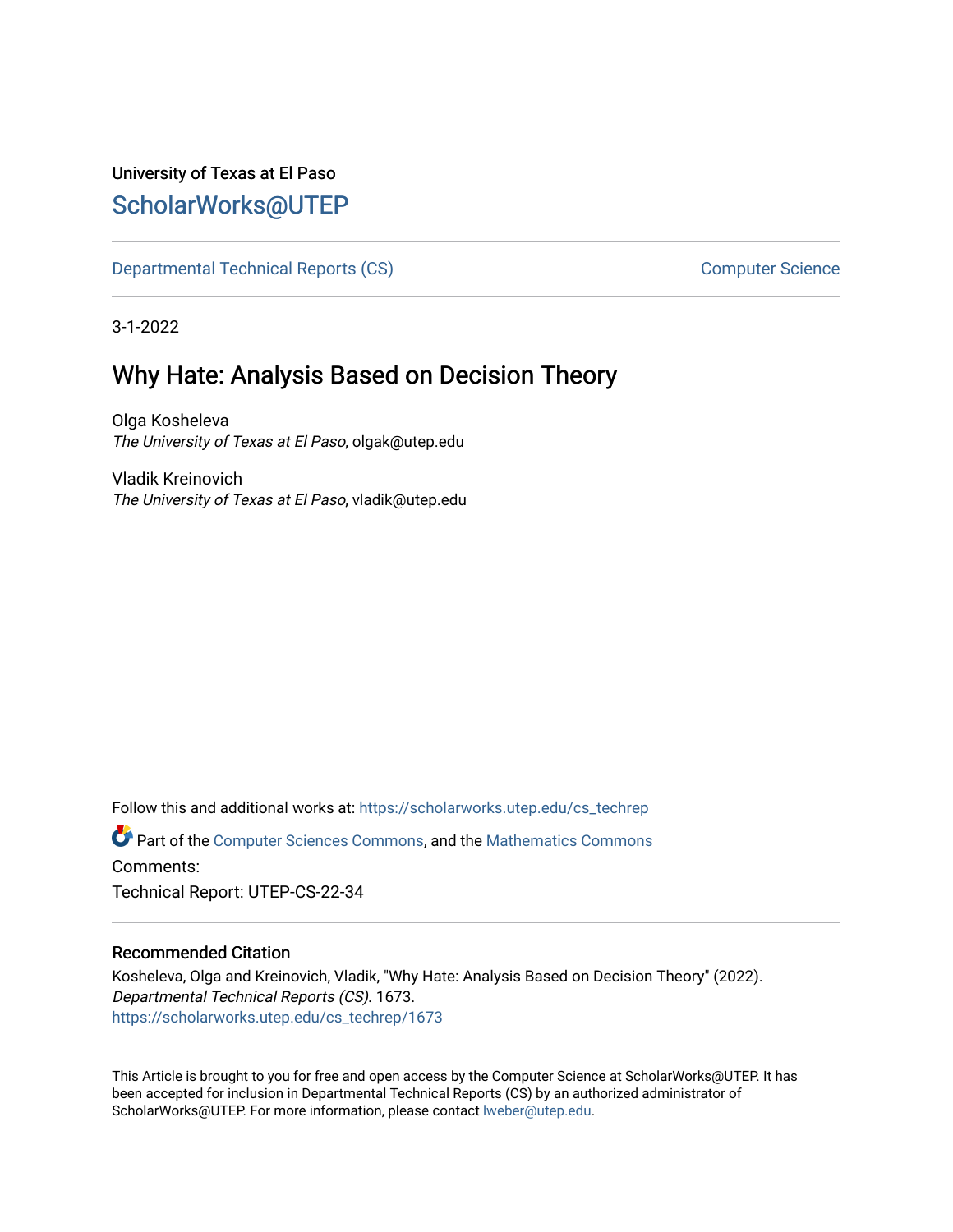## Why Hate: Analysis Based on Decision Theory

Olga Kosheleva and Vladik Kreinovich

Abstract At first glance, from the general decision-theory viewpoint, hate (and other negative feelings towards each other) makes no sense, since they decrease the utility (i.e., crudely speaking, level of happiness) of the person who experiences these feelings. Our detailed analysis shows that there are situations when such negative feelings make perfect sense: namely, when you have a large group of people almost all of whom are objectively unhappy. In such situations – e.g., on the battlefield – negative feelings help keep their spirits high in spite of the harsh situation. This explanation leads to recommendations on how to decrease the amount of negative feelings.

#### 1 Formulation of the Problem

What is hate. From the decision making viewpoint, hate is:

- when person *i* gets positive emotions from person *j*'s unhappiness and
- when person *i* gets negative emotions from person *j*'s happiness.

How hate can be described in numerical terms. According to decision theory, consistent decision making can be equivalently reformulated as maximizing the expected value of a certain quantity *u* called *utility*; see, e.g., see, e.g., [5, 6, 9, 10, 11, 12, 13]. Crudely speaking, utility of an alternative describes to what extent a person is happy or unhappy about this particular alternative.

How can we describe emotions in utility terms? The decision theory approach to this problem – pioneered by a Nobel Prize winner Gary Becker – is described, e.g., in [1, 2, 3, 4, 7, 8, 11, 14, 15, 16]. The main idea of this approach is as follows.

Olga Kosheleva and Vladik Kreinovich

University of Texas at El Paso, 500 W. University

El Paso, TX 79968, USA, e-mail: olgak@utep.edu, vladik@utep.edu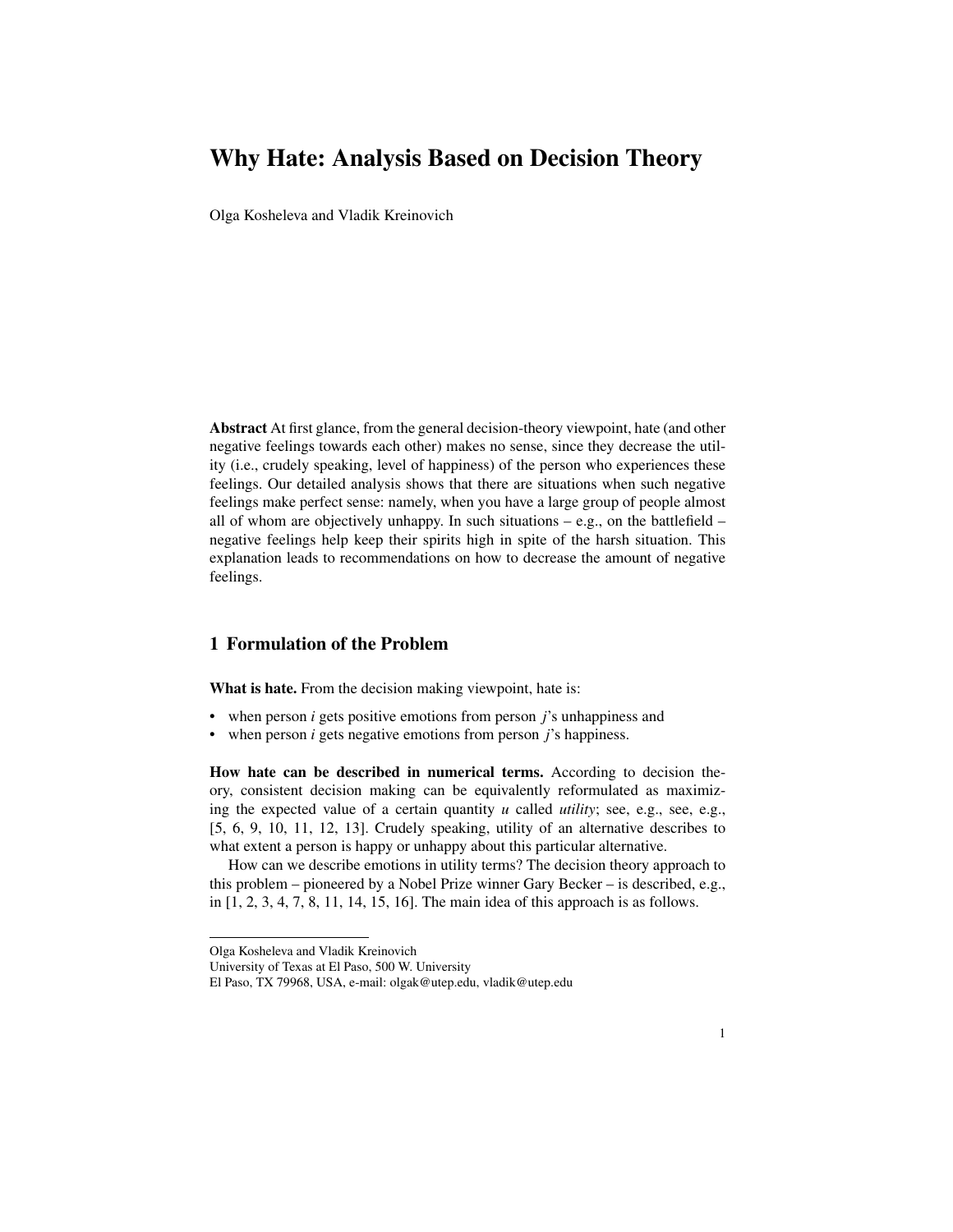A significant portion of a person's happiness or unhappiness is determined by his/her objective situation: whether hs/she is fed or hungry, rick or poor, healthy or sick. Let us denote the part of the *i*-th person's utility determined by this person's objective situation by  $u_i^{(0)}$  $\binom{v}{i}$ .

A person's happiness is determined not only by the objective circumstances, but also by the happiness of others.

- It is difficult to be happy when many people around you are suffering.
- Vice versa, on a happy occasion when your friends get married or have a baby, you feel somewhat happier too.

In general, the resulting utility  $u_i$  is determined both:

- by the objective utility  $u_i^{(0)}$  $i^{(0)}$  and
- by the objective utilities of others  $u_j^{(0)}$ *j* , . . . :

$$
u_i = f(u_i^{(0)}, u_j^{(0)}, \ldots),
$$

for some function *f* .

The effect of others' emotions is usually smaller than the effect of objective circumstances (unless you are talking about a saint who does not cars about his/her own good and only cares about others). In this sense, the effect of others' objective utilities  $u_i^{(0)}$  $j^{(0)}$ , ... on the utility  $u_i$  is reasonable small. Since this effect is small, we can do the usual trick of dealing with small influences: namely, we can expand *f* in Taylor series in terms of  $u_i^{(0)}$  $j_j^{(0)}, \ldots$ , and keep only linear terms in this expansion. As a result, we get the following formula:

$$
u_i = u_i^{(0)} + a_{ij} \cdot u_j^{(0)} + \dots,\tag{1}
$$

where the coefficient  $a_{ij}$  describes the person *i*-th attitude towards person *j*.

- When the coefficient  $a_{ij}$  is positive, this means that the happier person  $j$ , the happier will person *i* be. In other words, the positive values of this coefficient correspond to love, friendliness, care, and other positive emotions.
- On the other hand, when the coefficient  $a_{ij}$  is negative, this means that the happier person *j*, the less happy will person *i* be, and, vice versa, the more unhappy person *j*, the happier person *i* will be. In other words, the negative values of this coefficient correspond to hate an other negative emotions.

Resulting problem. As we have mentioned, people tend to maximize their happiness, i.e., in utility terms, maximize their utility. If two people are reasonably happy, i.e., if  $u_i^{(0)} > 0$  and  $u_j^{(0)} > 0$ , then, according to the formula (1), adding negative emotions can only decrease their emotion.

From this viewpoint, we should not be experiencing negative emotions towards each other – but negative emotions, including hate, have been ubiquitous throughout history.

So why hate? What is benefit of having negative feelings towards others?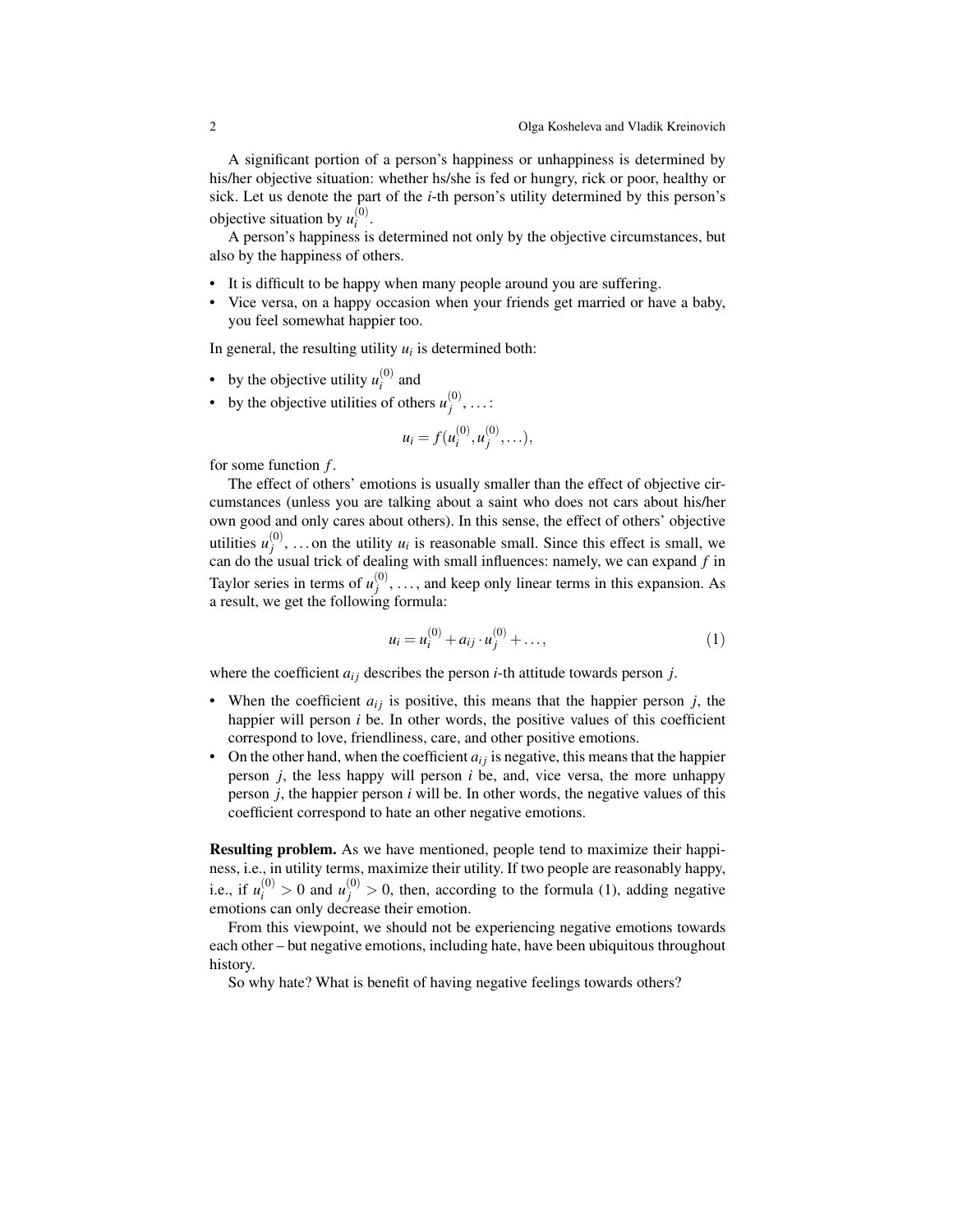### 2 Analysis of the Problem, the Resulting Explanation, and Recommendations

When hate makes sense: analysis of the problem. Person *i* wants to increase his/her happiness, in particular, by selecting appropriate values  $a_{ij}$ .

- According to the formula (1), when the objective utility  $u_i^{(0)}$  $j^{(0)}$  of another person is positive, to increase his/her utility, person *i* should have positive feelings towards person *j*. In this situation, indeed, negative feelings  $a_{ij} < 0$  make no sense.
- The only case when it make ssense to have negative feelings towards person *j* is when person *j*'s objective utility  $u_j^{(0)}$  $j_j^{(0)}$  is negative. In this case, indeed, having a negative attitude  $a_{ij} < 0$  will increase the utility  $u_i$  of the *i*-th person.

So, *hate* – to be more precise, negative feelings – *makes sense only towards people who are unhappy*.

Do we really have negative feelings towards unhappy people? One may ask: why would we have negative feelings towards an unhappy person – e.g., a person who is poor and/or sick? When, if person is blameless, it is indeed difficult to imagine hating hin/her. But nobody's perfect, we all make mistakes. For the case of a poor and/or sick person these mistakes – drugs, alcohol, crime – may have contributed to his/her current conditions. The resulting negative feelings sound justified, but these are exactly the feelings described by the above analysis: negative feelings towards someone who is already unhappy.

When is hate possible? When it is (practically) necessary? If a person *i* is surrounded both by happy and unhappy people, then this person can increase his/her utility

- either by expressing positive emotions towards happy people
- or by expressing negative emotions towards unhappy people,
- or by doing both.

In such a situation, while hate is possible, it is not necessary: we can increase our utility by being positive towards happy people and neutral towards unhappy ones.

The only case when negative feeling become necessary is when a person is surrounded only by unhappy people. In this case, the only way to increase your own happiness is to have negative feelings towards others – at least some others.

Examples of such situations. Let us give some examples of such situations when negative feelings are practically necessary.

- A classical example is war. In a war, soldiers on both sides are objectively unhappy – but the fact that they have strong negative feelings towards soldiers from the other side make their lives worth living.
- Another example is criminals sitting in jails especially in overcrowded jails in the poor countries: they are often divided into hangs that hate each other.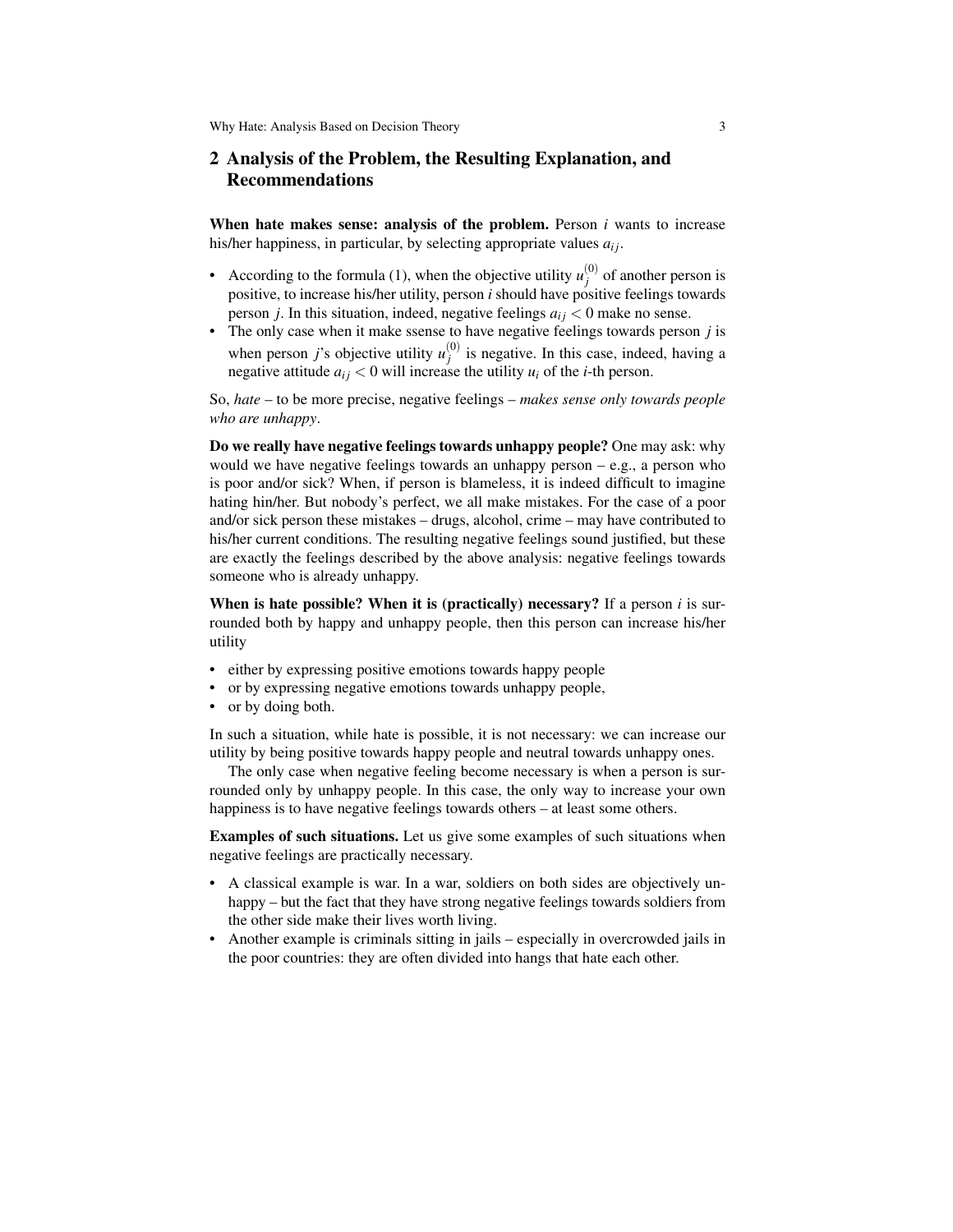• Yet another example is citizens of a poor multi-ethnic state. Objective, practically all of them are poor and thus objectively unhappy. The only way to increase their happiness is to start having negative feelings towards each other.

In the last example, sometimes, such feelings are encouraged by the oppressors – the divide and conquer policy followed by all empires starting with the ancient Rome (and probably even earlier), to prevent poor people from fighting together against their oppressors. But even without the oppressors, such attitude is, unfortunately, frequent.

Recommendations. How can we eliminate hate and other negative feelings – or at least make them less frequent?

Based on the above conclusions, the best strategy is to make people objectively happier – this will make hatred counterproductive and thus, hopefully, eliminated. While this noble goal is being pursued, a natural intermediate solution is:

- to avoid situations when objectively unhappy people only communicate with
- each other: have mixed neighborhoods, have mixed schools this will make hate and other negative feelings unnecessary, and also
- to teach people positive feelings this will hopefully decrease the spread of stillpossible negative feelings.

#### Acknowledgments

This work was supported in part by the National Science Foundation grants:

- 1623190 (A Model of Change for Preparing a New Generation for Professional Practice in Computer Science), and
- HRD-1834620 and HRD-2034030 (CAHSI Includes).

It was also supported:

- by the AT&T Fellowship in Information Technology,
- by the program of the development of the Scientific-Educational Mathematical Center of Volga Federal District No. 075-02-2020-1478, and
- by a grant from the Hungarian National Research, Development and Innovation Office (NRDI).

#### References

- 1. G. S. Becker, *A Treatise on the Family*, Harvard University Press, Cambridge, Massachusetts, 1991.
- 2. T. Bergstrom, "Love and spaghetti, the opportunity cost of virtue", *Journal of Economic Perspectives*, 1989, Vol. 3, No., pp. 165–173.